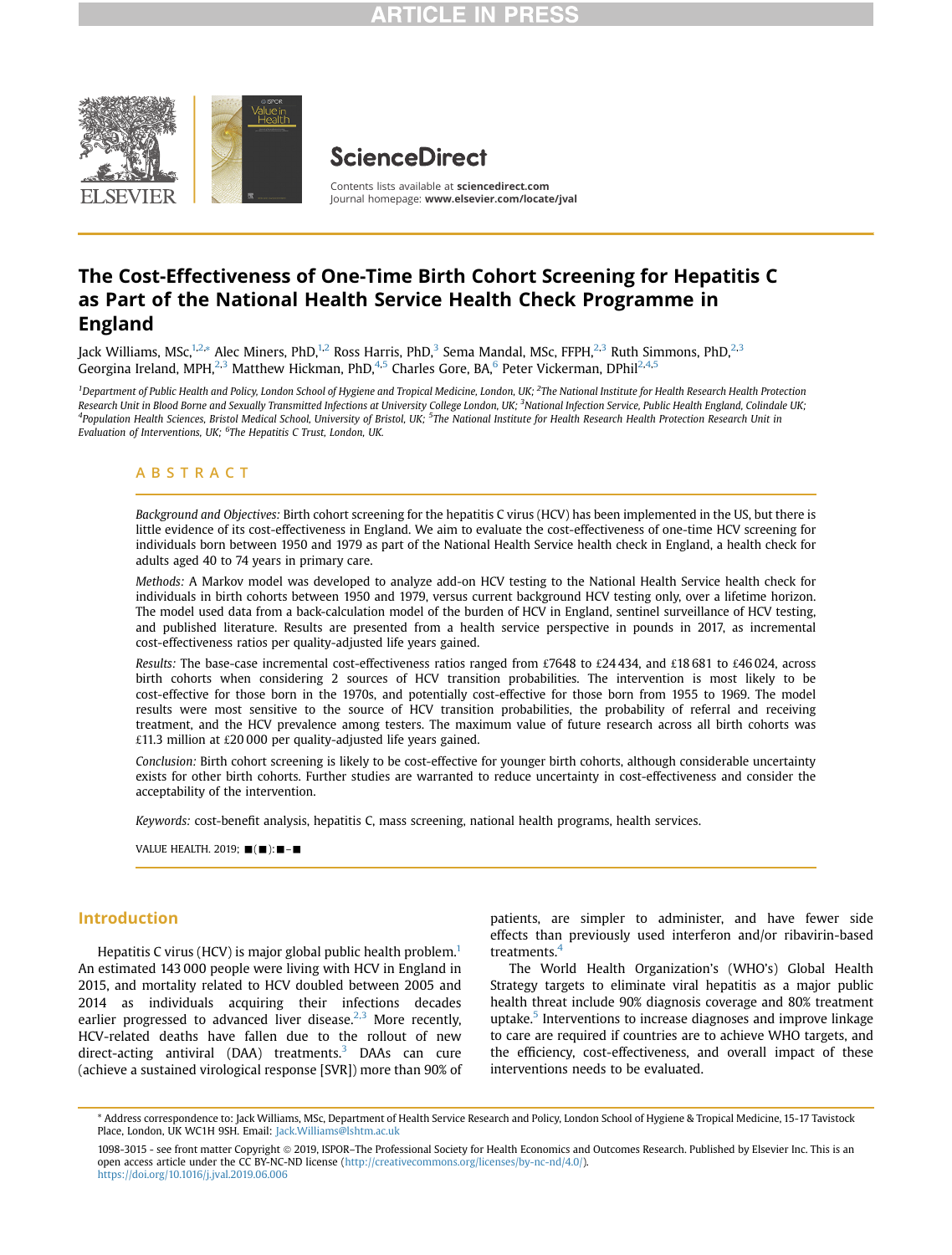Analysis of HCV antibody tests in England by birth cohorts shows a high proportion of positive tests among those born between the 1950s and mid-1980s, based on unpublished Public Health England (PHE) sentinel surveillance of bloodborne viruses (BBV) laboratory diagnoses from 2012-2016 (3.7%-6.5% for first recorded tests). Due to the asymptomatic nature of HCV, many infected individuals remain undiagnosed and do not associate their previous exposures to their current risk of infection.<sup>[6](#page-7-0)</sup>

Cost-effectiveness analyses of birth cohort screening interventions have been performed in several countries, including the United States, Canada, Italy, Japan, and Korea. $7-12$  $7-12$  Only the United States has implemented birth cohort screening, while Japan has recommended one-time testing for the general population.<sup>5,13</sup> Evidence on the cost-effectiveness of birth cohort screening in an English context is limited. A single abstract has reported that birth cohort screening in the United Kingdom was unlikely to be cost-effective. $14$  Yet, the authors concluded that further studies should incorporate more accurate information on HCV prevalence by age and include cost implications associated with screening. One possible means of limiting the additional cost of screening could be to add HCV testing to the existing NHS health check programme. The NHS health check is a free health check delivered in primary care in England that is offered to adults aged 40 to 74 years, once every 5 years, to assess and reduce a person's risk of heart disease, diabetes, kidney disease, and stroke.<sup>15</sup> This possibility was highlighted in the National Institute for Health and Care Excellence (NICE) hepatitis testing guidelines, but it also states that more information is required before a recommendation can be made due to the uncertainty around its cost-effectiveness[.16](#page-7-0)

In this study, we evaluate the cost-effectiveness of a one-time HCV screening intervention for individuals born between 1950 and 1979 included as part of the NHS health check, who have not previously been diagnosed with HCV.

#### Methods

#### Model Analysis

A state-transition Markov model was used to analyze the impact of a one-time HCV antibody test, given to those in each eligible birth cohort attending the NHS health check programme.<sup>[15](#page-7-0)</sup> The model analyzed birth cohorts, in 5-year age bands, for those born between 1950 and 1979, and not previously diagnosed with HCV. Current practice includes those tested for hepatitis based either on their symptoms or risk status. No birth cohort screening, with current background testing only, was the only comparator in the model, with a background probability of HCV testing in England. Patients moved between discrete health states using a 6-month cycle length. The analysis was performed from the perspective of NHS England with results displayed in pounds in 2017, with the intervention modeled to begin in 2018. Outcomes were measured in quality-adjusted life years (QALYs). A lifetime time horizon was used, and all costs and outcomes were discounted at 3.5%, as per NICE guidelines.[17](#page-7-0) The model calculated the incremental cost-effectiveness ratio (ICER), representing the incremental costs associated with the intervention divided by the incremental QALYs, to give a cost per QALY gained. The model was developed in TreeAge Pro 2017.

### Model Population and HCV Prevalence

The prevalence and disease severity of undiagnosed HCV infection in England was estimated using an adapted version of a previously published back-calculation model. $2,18$  Its details have

been published elsewhere, but essentially it uses UK hospital episode statistics and Office for National Statistics data on decompensated cirrhosis, hepatocellular carcinoma, and HCV-related mortality to estimate the burden of HCV. $<sup>6</sup>$  $<sup>6</sup>$  $<sup>6</sup>$  The most</sup> recent model also incorporates the estimated people who inject drugs population size. $<sup>2</sup>$  $<sup>2</sup>$  $<sup>2</sup>$ </sup>

The back-calculation model provides estimates for HCV birth cohort populations by diagnosis status, injecting drug user (IDU) status (current-, ex- and never-IDU), and disease severity, which informed the economic model parameters. It also provides statistical uncertainty in the form of credible intervals, which were used when estimating parameter uncertainty.

Our model assumed that birth cohort screening would not be used to identify current IDUs, providing a conservative estimate of the prevalence among health check attendees (since prevalence is higher amongst current IDUs), but assumed ex-IDUs were as likely to attend as non-IDUs. Details on the total estimated population in each birth cohort is provided in the Appendix in Supplemental Materials found at <https://doi.org/10.1016/j.jval.2019.06.006>. A scenario was performed in which ex-IDUs were assumed to be 50% less likely to attend compared to non-IDUs (see Appendix Table 1 in Supplemental Materials found at [https://doi.org/10.1](https://doi.org/10.1016/j.jval.2019.06.006) [016/j.jval.2019.06.006\)](https://doi.org/10.1016/j.jval.2019.06.006). A scenario performed in the backcalculation model analysis was also considered, in which the current IDU population size was estimated using longer hospital episode statistics data and not constrained by an informed prior, resulting in higher estimated prevalence, particularly in younger groups.<sup>[2](#page-7-0)</sup>

## Model Structure

The Markov model captured the natural history of HCV, and is similar to those used in previous economic evaluations, and also aligns with the data used to parameterize disease severity in the model.<sup>[19,20](#page-7-0)</sup> It consists of 8 main health states (see Appendix Fig. 1 in Supplemental Materials found at [https://doi.org/10.1016/j.jval.2](https://doi.org/10.1016/j.jval.2019.06.006) [019.06.006\)](https://doi.org/10.1016/j.jval.2019.06.006). Individuals enter the model as either uninfected or classified in a disease state according to the modified Histology Activity Index (Ishak) score in the following health states: mild HCV (F0-F2), moderate HCV (F3-F5), and compensated cirrhosis (CC) (F6), from which they experience further disease progression. From these states individuals progress to later disease states, decompensated cirrhosis, hepatocellular carcinoma, and liver transplant, in which the HCV status was assumed to be known due to the severity of the disease, an assumption that has been made in previous models. $2,19$  Those testing positive but not receiving treatment were assumed to accrue health state costs after diagnosis.

The model does not capture disease transmission, and thus assumes that those uninfected will remain uninfected, and that those who achieve SVR cannot be reinfected. In addition to HCV-related mortality, age-adjusted background rates of mortality were applied to all health states in the model, to capture the risk of non-HCV related mortality. $21$ 

# Background Probability of Testing and Linkage to Care

The background probability of testing of HCV for each birth cohort was estimated from PHE sentinel surveillance of BBV testing statistics and Office for National Statistics population statistics for England. $22$  Testing from all reported care settings, excluding drug services and prison services, were included. All tests up to an individual's first positive test were included. The annual probability of testing ranged from 1.9% to 3.6% ([Table 1](#page-2-0)), with the same rate across mild moderate and CC health states.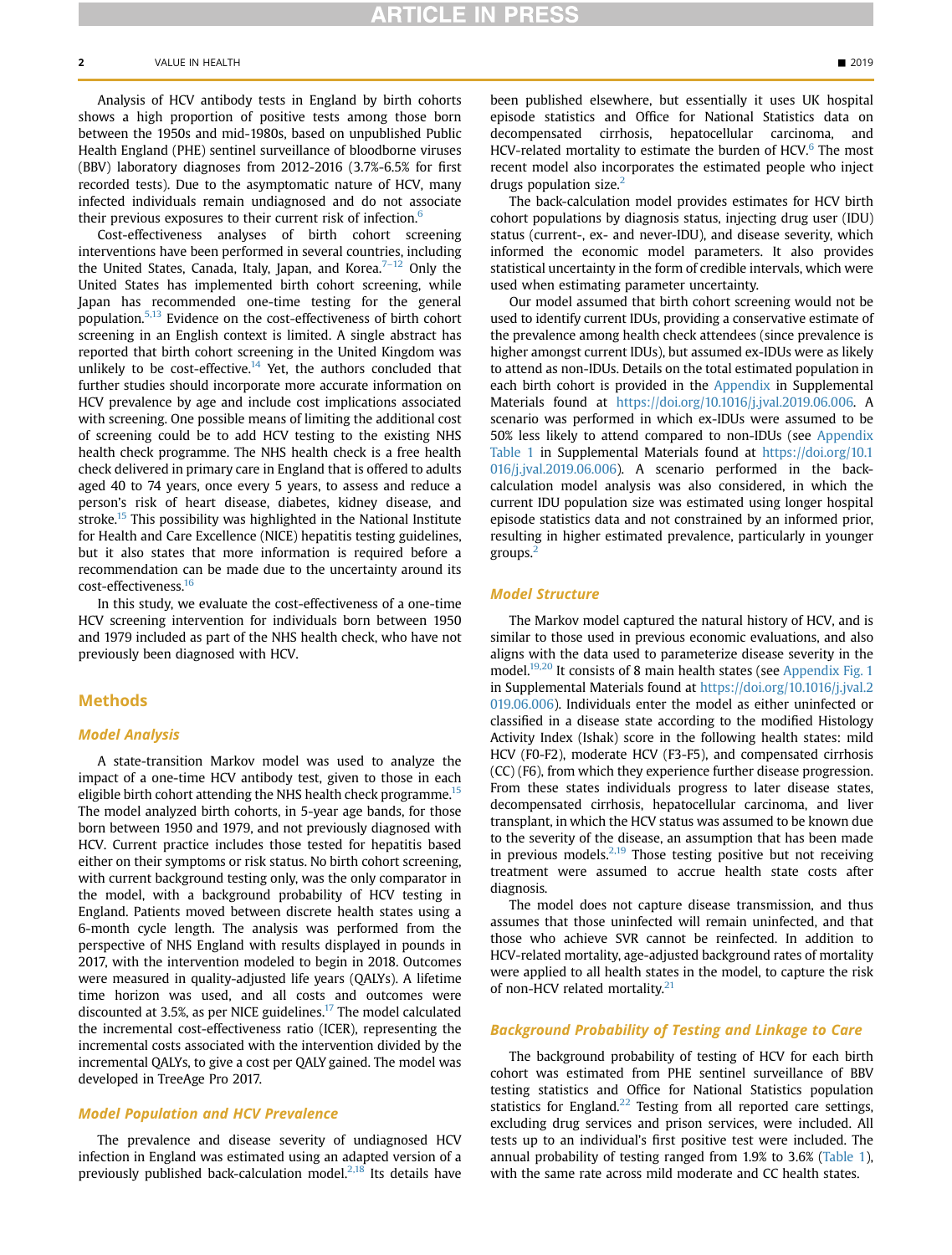#### <span id="page-2-0"></span>Table 1. Key economic model parameters.

| <b>Parameter</b>                                                                                                                                                                                                                                               | <b>Mean value</b>                                                                          | <b>Distribution</b>                                                                                                                                                                                                                                                        | <b>Source</b>                                                                            |
|----------------------------------------------------------------------------------------------------------------------------------------------------------------------------------------------------------------------------------------------------------------|--------------------------------------------------------------------------------------------|----------------------------------------------------------------------------------------------------------------------------------------------------------------------------------------------------------------------------------------------------------------------------|------------------------------------------------------------------------------------------|
| Probabilities<br>Intervention effect (uptake)<br>Proportion of reflex RNA tests<br>Proportion RNA positive<br>Probability of referral and attendance<br>Probability of treatment (postreferral)                                                                | 48.3%<br>65%<br>67.7%<br>63.4%<br>50%                                                      | Beta ( $\alpha$ = 5767770, $\beta$ = 6176881)<br>Beta ( $\alpha$ = 26 537, $\beta$ = 14 319)<br>Beta ( $\alpha$ = 24 094, $\beta$ = 11 475)<br>Beta ( $\alpha$ = 35.966, $\beta$ = 20.7627)<br>Uniform (0.35, 0.65)                                                        | 28<br>23<br>24,25<br>Assumption                                                          |
| Costs<br>HCV antibody test<br>Nurse cost for test (10 min)<br>RNA test<br>Cost additional consultation (RNA<br>testing)<br>Outpatient evaluation<br>Further outpatient evaluation<br>DAA treatment<br>DAA treatment (re-treatment)<br>DAA treatment monitoring | £3.64<br>£38/hr<br>£68.38<br>£32<br>£238<br>£262<br>£10000<br>£15000 <sup>‡</sup><br>£1310 | Uniform (£1.82, £5.46)<br>Uniform (£30.40, £45.60)<br>Uniform (£34.19, £102.57)<br>Uniform (£25.60, £38.40)<br>Uniform (£190.40, £285.60)<br>Uniform (£209.60, £314.40)<br>N/A<br>N/A<br>Uniform (£1048, 1572)                                                             | 38<br>39<br>38<br>39<br>49<br>49<br>Assumption <sup>40</sup><br>Assumption <sup>40</sup> |
| Prevalence of undiagnosed chronic HCV<br>(RNA+ among health check attendees*<br>1950-1954<br>1955-1959<br>1960-1964<br>1965-1969<br>1970-1974<br>1975-1979                                                                                                     | 0.10%<br>0.16%<br>0.23%<br>0.27%<br>0.25%<br>0.19%                                         | Beta ( $\alpha$ = 38.1, $\beta$ = 37 215)<br>Beta ( $\alpha$ = 53.4, $\beta$ = 32 359)<br>Beta ( $\alpha$ = 58.1, $\beta$ = 25 614)<br>Beta ( $\alpha$ = 68.1, $\beta$ = 25 168)<br>Beta ( $\alpha$ = 65.7, $\beta$ = 26 137)<br>Beta ( $\alpha$ = 68.2, $\beta$ = 36 490) | $\overline{2}$                                                                           |
| Annual probability of background testing <sup>†</sup><br>1950-1954<br>1955-1959<br>1960-1964<br>1965-1969<br>1970-1974<br>1975-1979                                                                                                                            | 1.89%<br>2.09%<br>2.19%<br>2.26%<br>2.67%<br>3.57%                                         | Beta ( $\alpha$ = 98.1, $\beta$ = 5084)<br>Beta ( $\alpha$ = 97.9, $\beta$ = 4580)<br>Beta ( $\alpha$ = 97.8, $\beta$ = 4358)<br>Beta ( $\alpha$ = 97.7, $\beta$ = 4218)<br>Beta ( $\alpha$ = 97.3, $\beta$ = 3550)<br>Beta ( $\alpha$ = 96.4, $\beta$ = 2601)             | 22                                                                                       |

DAA indicates direct-acting antivirals; HCV, hepatitis C virus.

\*Prevalence excludes current-IDUs.

† Background rate of testing excluding drug services and prison settings.

‡ Cost of retreatment assumed to be £5000 higher than first DAA treatment in scenario analyses.

While the prevalence of HCV is higher among those tested compared to the general population, by excluding current IDUs and those previously testing positive for HCV in this analysis, it is unknown whether the background rate of HCV testing would differ between those infected and uninfected; however, in the model we assumed it would be equal. We considered those infected having double the probability of testing in a sensitivity analysis. Because testing may be more likely with cirrhosis, a scenario with background testing 50% lower for mild and moderate HCV health states was performed.

All individuals without a previous HCV diagnosis and not current IDUs were included in the screening population. The PHE sentinel surveillance of BBVs suggests reflex RNA tests (performed on the same antibody positive sample to avoid repeat attendance) were performed on  $65\%$  of HCV antibody positive tests.<sup>[23](#page-7-0)</sup> The remainder were assumed to be RNA tested at a subsequent appointment. Based on PHE statistics, 67.7% of antibody positive tests would be RNA positive. The proportion of patients successfully referred and attending their referral was based on the midpoint of the proportions referred from general practitioners in 2 retrospective studies of hepatitis care pathways in England  $(63.4\%)^{24,25}$  $(63.4\%)^{24,25}$  $(63.4\%)^{24,25}$  The uptake of DAA treatment for those attending their referral is unknown, but expected to be higher than published values for non-DAA treatments  $(21\%)^{23}$  We assumed 50% would receive treatment (35%-65% in sensitivity analyses).

Treatment outcomes for first-line DAA treatment were derived from real-world evidence with SVR rates of 92.8% and 90.8% for non-cirrhotics and cirrhotics, respectively[.26](#page-7-0) Individuals not achieving SVR were assumed to be retreated once, with SVR rates for retreatment of 93.9% and 85.5% for people without and with cirrhosis, respectively.<sup>[27](#page-7-0)</sup> Lower retreatment SVR rates (70%) were also considered. The analysis was pan-genotypic and did not stratify outcomes by HCV genotype.

#### Intervention Effect

We assumed that testing would take place alongside the NHS health check, of which 48.3% of those invited attended (as of January 2018), and we assumed all attendees were tested for HCV.[28](#page-7-0) Lower uptake was considered in a sensitivity analysis. The intervention effect was assumed as additional to the background rate of HCV testing, which would continue in other settings. There is an opportunity for those not originally attending the health check to be tested at their next health check appointment 5 years later; however, this was not modeled.

### Transition Probabilities

For mild, moderate, and CC health states, 2 sources of transition probabilities were identified and considered in the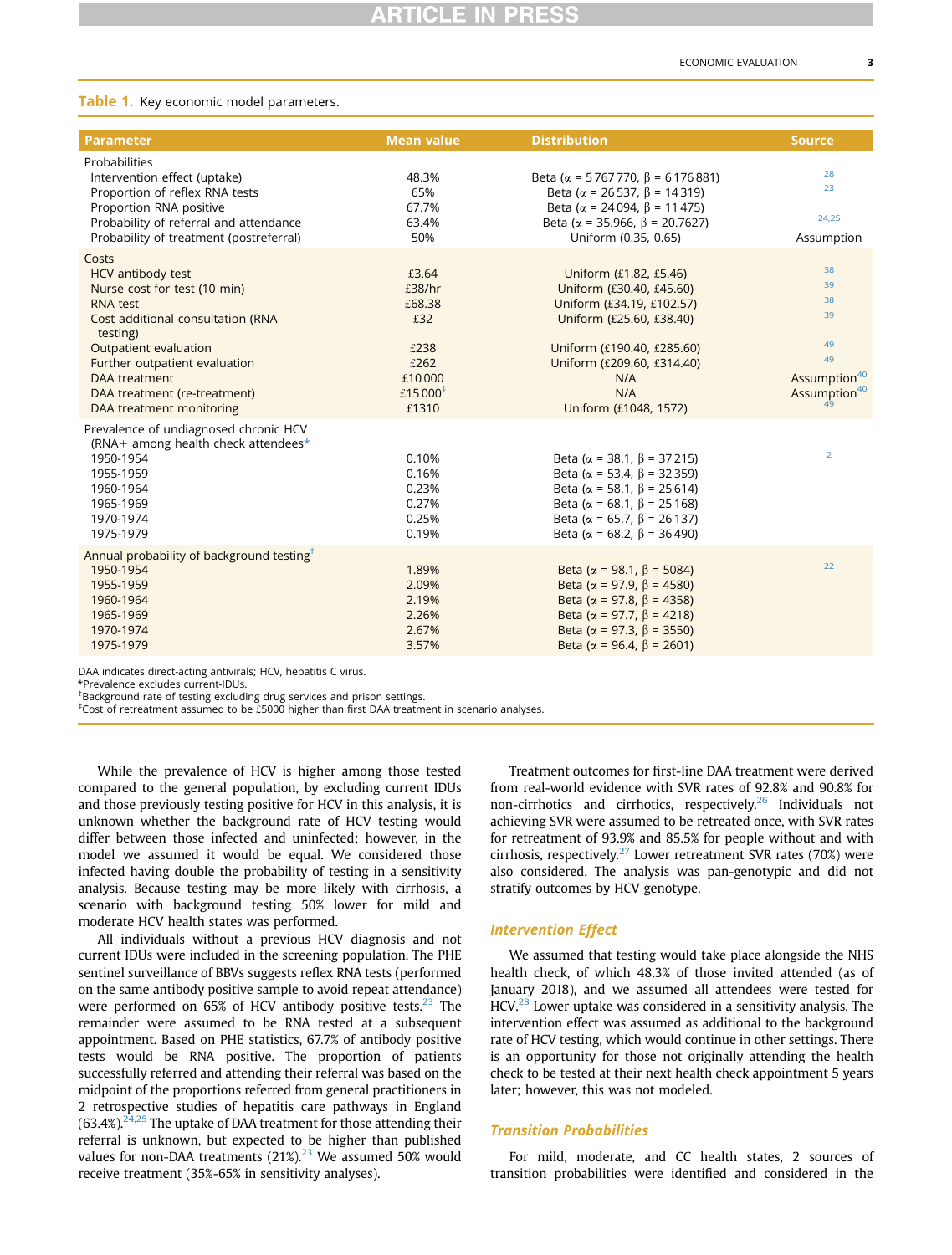model (see Appendix Tables 2 and 3 in Supplemental Materials found at <https://doi.org/10.1016/j.jval.2019.06.006>).

First, transition probabilities were derived from a health technology assessment in the United Kingdom by Shepherd et al, $^{29}$  based on clinical cohorts, which have been used in other HCV models,<sup>19,20,30</sup> and have informed NICE HCV testing guidelines, $16$  with additional transition probabilities for progression of cirrhotic individuals achieving SVR.<sup>[31,32](#page-7-0)</sup>

We also considered transition probabilities from mild, moderate, and cirrhotic health states generated by the backcalculation model by Harris et al, which used prior values from Sweeting et al, and estimated age-based transition probabilities in the model fitting process. $2,33$ 

While the probabilities from Shepherd et  $al^{29}$  $al^{29}$  $al^{29}$  are comparable to other economic evaluations, those generated from the back-calculation model align with HCV prevalence and severity parameters derived from the same source, and are thus consistent with other model inputs.

A previously published analysis explored the differences between 2 models estimating costs and QALYs for HCV in the United Kingdom, based upon the 2 sources of transition probabilities described above.<sup>[34](#page-8-0)</sup> The authors concluded that in addition to transition probabilities from Shepherd et al, $^{29}$  $^{29}$  $^{29}$  the age-dependent transition probabilities estimated by Harris et al should also be considered in future modeling work, due to considerable differences in estimated costs and QALYs. Because of the uncertainty around the most appropriate choice of transition probabilities, we present the base-case results using both sources.

For value of information analyses in which transition probabilities were available from both Shepherd et  $al^{29}$  $al^{29}$  $al^{29}$  and the back-calculation model, a uniform distribution was created to capture the uncertainty in the estimates from the 2 sources. Addition details are provided in the Supplemental Materials found at <https://doi.org/10.1016/j.jval.2019.06.006>.

#### **Utilities**

Utility values were derived from a UK randomized controlled trial of mild HCV infection, and a UK study of patients with later-stage disease. $35,36$  They were converted into a utility decrement and subtracted from UK general population utility estimates to provide age-adjusted values (see Appendix Table 4 in Supplemental Materials found at [https://doi.org/10.1016/j.jval.201](https://doi.org/10.1016/j.jval.2019.06.006)  $9.06.006$ <sup>[37](#page-8-0)</sup>

#### **Costs**

It was assumed that individuals would receive a HCV antibody test (£3.64).<sup>[38](#page-8-0)</sup> The cost of administering this test was assumed to take 10 minutes by a practice nurse (band 5, £38/hour).<sup>39</sup> No other intervention costs were included. Costs associated with the NHS health check (eg, invitations) were not included as these are already established. Costs for RNA tests (£68.38) and subsequent appointments ( $£32$ , for those not receiving reflex testing) and outpatient visits prior to treatment were applied  $(Table 1)^{23,38,39}$  $(Table 1)^{23,38,39}$  $(Table 1)^{23,38,39}$  $(Table 1)^{23,38,39}$  $(Table 1)^{23,38,39}$ The DAA acquisition costs for the NHS are confidential; however, an approximate £5000 price has been reported (reduced from list prices of  $>130,000$ .<sup>40</sup> To remain conservative, we assumed DAA treatment costs of £10 000 for first treatment, and £15 000 for retreatment. We also considered DAA treatment costs of £5000, and show results across a range of DAA costs in Supplemental Materials found at <https://doi.org/10.1016/j.jval.2019.06.006>. Treatment costs were conditional on achievement of SVR, as per NHS policy. $41$ 

Health state costs were derived from a previous health technology assessment, while costs associated with SVR were derived from Grishchenko et al (see Appendix Table 5 in Supplemental Materials found at [https://doi.org/10.1016/j.jval.201](https://doi.org/10.1016/j.jval.2019.06.006) [9.06.006](https://doi.org/10.1016/j.jval.2019.06.006)).<sup>[29,42](#page-7-0)</sup> All costs were inflated to 2017 costs.<sup>39</sup> Individuals that were infected but undiagnosed were assumed not to accrue health state costs.

#### Sensitivity Analyses

One-way deterministic sensitivity analyses (DSAs) were performed for individual parameters and shown in a tornado plot to capture the impact upon the ICER. The key DSA results for 1 birth cohort are shown (full DSA results for 2 cohorts, by source of transition probabilities, are available in the Supplemental Materials found at <https://doi.org/10.1016/j.jval.2019.06.006>). Probabilistic sensitivity analysis was performed, with all probabilistic parameters sampled simultaneously over 10 000 model simulations.

Value of information analyses show the maximum amount that should be paid to eliminate the uncertainty in all model parameters (the expected value of perfect information [EVPI]). This considers the loss of health benefits and resources by making the wrong decision, due to uncertainty. The EVPI can also consider the maximum value of research for individual or groups of model parameters, known as the expected value of partial perfect information (EVPPI). $43$ 

The EVPI analysis was performed using 10 000 simulations, for each birth cohort. For each of the EVPPI analyses, we ran 1000 inner loops (relating to the probabilistic sensitivity analysis) and 1000 outer loops (relating to the parameter[s] of interest assessed as part of the EVPPI analysis). These inner and outer loop simulation numbers were chosen to provide a sufficient number of probabilistic simulations while considering the computational time required to perform all analyses. For probabilistic sensitivity analysis, EVPI and EVPPI analyses, we use a willingness-to-pay threshold of £20 000, representing the lower bound of NICE's threshold range[.17](#page-7-0) The eligible population for EVPI and EVPPI calculations is provided in the Appendix in Supplemental Materials found at [https://doi.org/10.1016/j.jval.2019.06.006.](https://doi.org/10.1016/j.jval.2019.06.006)

#### **Results**

The deterministic base-case results for each birth cohort are shown in [Table 2](#page-4-0). The ICERs for each birth cohort using the Shepherd et al<sup>[29](#page-7-0)</sup> transition probabilities ranged from £18681 to £46 024 with the most favorable ICERs for younger birth cohorts. When considering the back-calculation transition probabilities, the ICERs ranged from  $£7648$  to  $£24434$ , with ICERs below £20 000 for those born from 1955 to 1979.

# Probabilistic Sensitivity Analysis

When using the transition probabilities from Shepherd et  $al<sup>29</sup>$ at the willingness-to-pay threshold of £20 000 per QALY gained, the intervention is unlikely to be cost-effective for those born between 1950 and 1964 (probability of 1%-27%), but is borderline cost-effective for those born between 1965 and 1979 (probability of 41%-53%, [Fig. 1\)](#page-5-0). Yet, when using transition probabilities from the back-calculation model, the intervention is likely to be cost-effective for those born from 1955 to 1959 (69% probability), and is highly likely to be cost-effective for those born from 1960 to 1979 (94%-99.5% probability).

#### Deterministic Sensitivity Analyses

One-way DSA was performed on the 1970-1974 birth cohort using Shepherd et al<sup>29</sup> transition probabilities ([Fig. 2](#page-6-0)). The source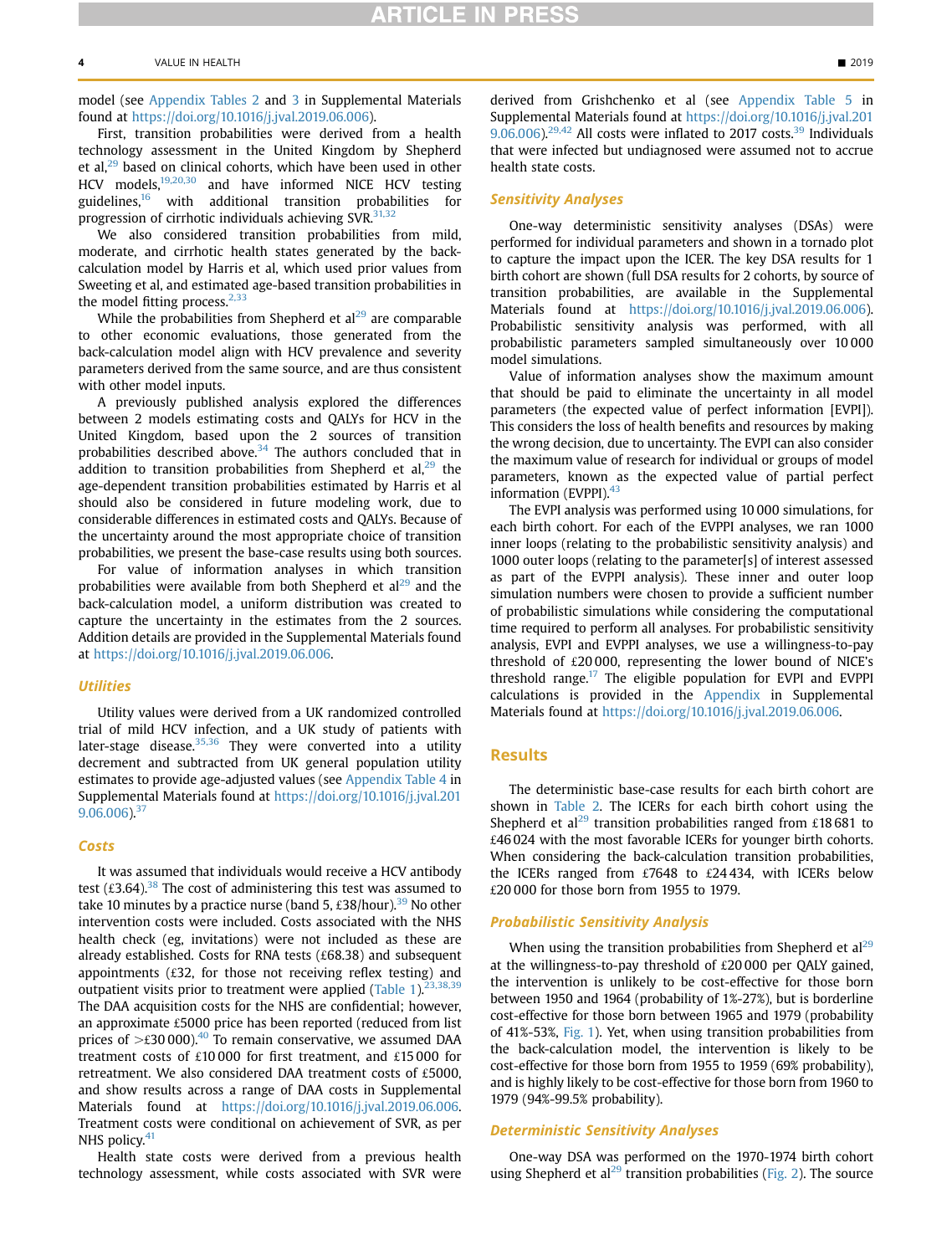<span id="page-4-0"></span>

| <b>Birth cohort</b>                                                                                                   | <b>Testing option</b>     | Total costs $(f)$ |         | <b>Total QALYs</b> Incremental costs | <b>Incremental QALYs</b> | <b>ICER</b> |
|-----------------------------------------------------------------------------------------------------------------------|---------------------------|-------------------|---------|--------------------------------------|--------------------------|-------------|
| Shepherd et al <sup>29</sup>                                                                                          |                           |                   |         |                                      |                          |             |
| 1950-1954                                                                                                             | Background testing        | 15.21             | 10.1396 |                                      |                          |             |
|                                                                                                                       | Birth cohort screening    | 23.68             | 10.1398 | 8.47                                 | 0.00018                  | £46024      |
| 1955-1959                                                                                                             | Background testing        | 27.33             | 11.7818 |                                      |                          |             |
|                                                                                                                       | Birth cohort screening    | 38.47             | 11.7822 | 11.14                                | 0.00036                  | £31051      |
| 1960-1964                                                                                                             | Background testing        | 38.28             | 13.2980 |                                      |                          |             |
|                                                                                                                       | Birth cohort screening    | 52.04             | 13.2986 | 13.76                                | 0.00056                  | £24364      |
| 1965-1969                                                                                                             | Background testing        | 40.92             | 14.8456 |                                      |                          |             |
|                                                                                                                       | Birth cohort screening    | 55.99             | 14.8463 | 15.07                                | 0.00071                  | £21 100     |
| 1970-1974                                                                                                             | Background testing        | 36.97             | 16.2488 |                                      |                          |             |
|                                                                                                                       | Birth cohort screening    | 49.87             | 16.2495 | 12.90                                | 0.00067                  | £19236      |
| 1975-1979                                                                                                             | Background testing        | 29.96             | 17.6997 |                                      |                          |             |
|                                                                                                                       | Birth cohort screening    | 38.84             | 17.7002 | 8.89                                 | 0.00048                  | £18681      |
| Back-calculation model                                                                                                |                           |                   |         |                                      |                          |             |
| 1950-1954                                                                                                             | Background testing        | 24.60             | 10.1387 |                                      |                          |             |
|                                                                                                                       | Birth cohort screening    | 31.42             | 10.1390 | 6.82                                 | 0.00028                  | £24434      |
| 1955-1959                                                                                                             | <b>Background testing</b> | 42.90             | 11.7801 |                                      |                          |             |
|                                                                                                                       | Birth cohort screening    | 51.33             | 11.7806 | 8.43                                 | 0.00054                  | £15535      |
| 1960-1964                                                                                                             | <b>Background testing</b> | 64.11             | 13.2948 |                                      |                          |             |
|                                                                                                                       | Birth cohort screening    | 73.87             | 13.2957 | 9.76                                 | 0.00093                  | £10542      |
| 1965-1969                                                                                                             | <b>Background testing</b> | 76.44             | 14.8404 |                                      |                          |             |
|                                                                                                                       | Birth cohort screening    | 87.12             | 14.8418 | 10.68                                | 0.00133                  | £8037       |
| 1970-1974                                                                                                             | <b>Background testing</b> | 68.63             | 16.2441 |                                      |                          |             |
|                                                                                                                       | Birth cohort screening    | 78.17             | 16.2453 | 9.54                                 | 0.00125                  | £7648       |
| 1975-1979                                                                                                             | Background testing        | 51.54             | 17.6963 |                                      |                          |             |
|                                                                                                                       | Birth cohort screening    | 58.47             | 17.6972 | 6.93                                 | 0.00085                  | £8196       |
| NHS indicates National Health Service; ICER, incremental cost-effectiveness ratios; QALY, quality-adjusted life year. |                           |                   |         |                                      |                          |             |

of transition probabilities had the largest impact upon the ICER, followed by the probability of attending referral and receiving treatment. The ICER was also sensitive to the assumed prevalence among testers (0.25% to 0.14%) and a higher antibody test cost (£10). Reducing the uptake of the intervention did not affect the ICER, since there was no fixed cost of the intervention; however, the overall health benefit would be reduced.

#### EVPI and EVPPI

Assuming the intervention remains viable for all individuals in each birth cohort to be invited to the NHS health check (5 years), the EVPI across all birth cohorts (representing the maximum value for future research) was £11 289 902 at £20 000/QALY, with the highest value in birth cohorts born between 1955 and 1969 ([Table 3\)](#page-6-0).

The aggregated EVPPI results across all birth cohorts showed the highest value in reducing uncertainty was in the linkage to care parameters ( $\pounds$ 3 587 609); the utility of those achieving SVR  $(£2487084);$  and the transition probabilities from mild, moderate, and compensated cirrhosis health states (£1 617 959, [Table 3](#page-6-0)). Additional EVPI results and EVPPI results by birth cohort are available in the Appendix in Supplemental Materials found at [https://doi.org/10.1016/j.jval.2019.06.006.](https://doi.org/10.1016/j.jval.2019.06.006)

# **Discussion**

While previous studies show diagnosis and treatment should be prioritized among high-risk populations actively transmitting infection, we demonstrate that birth cohort screening as part of the NHS health check can also be cost-effective in England.<sup>[20,30,44](#page-7-0)</sup>

Our findings indicate that the intervention is likely to be cost-effective for those born in the 1970s under the base-case modeling assumptions, but there is uncertainty as to whether the intervention would be cost-effective for those born between 1955 and 1969.

While the prevalence was slightly higher for younger birth cohorts, the lower ICERs also result from a longer duration of benefit associated with treatment at younger ages (due to higher utility associated with SVR). Our analysis also shows that further research for birth cohort screening as part of the NHS health check is justified to reduce the uncertainty and assess the acceptability of adding HCV testing to the NHS health check, with a high maximum value of future research of £11.3 million across birth cohorts. The EVPPI has shown future research is most valued in reducing the uncertainty in the linkage to care, the utility associated with SVR and HCV transition probabilities, as the uncertainty in these parameters caused the most uncertainty in the underlying decision upon cost-effectiveness. Deterministic analyses also demonstrated the impact of assumptions made surrounding the prevalence among testers. The sensitivity of the cost-effectiveness results to linkage to care also suggests case-finding interventions are more likely to be cost-effective following improvements in the proportion linked to care among those testing positive, and these improvements should precede or complement future investment in case finding interventions.

Our results also build upon previous work demonstrating the differences in model predictions using 2 sources of HCV transition probabilities. $34$  In our analysis, the decision on cost-effectiveness for 3 of the 6 birth cohorts changed based only upon the source of transition probabilities. This supports previous conclusions that further research of progression rates is required to reduce the uncertainty for decision makers in the United Kingdom and elsewhere.<sup>[34](#page-8-0)</sup>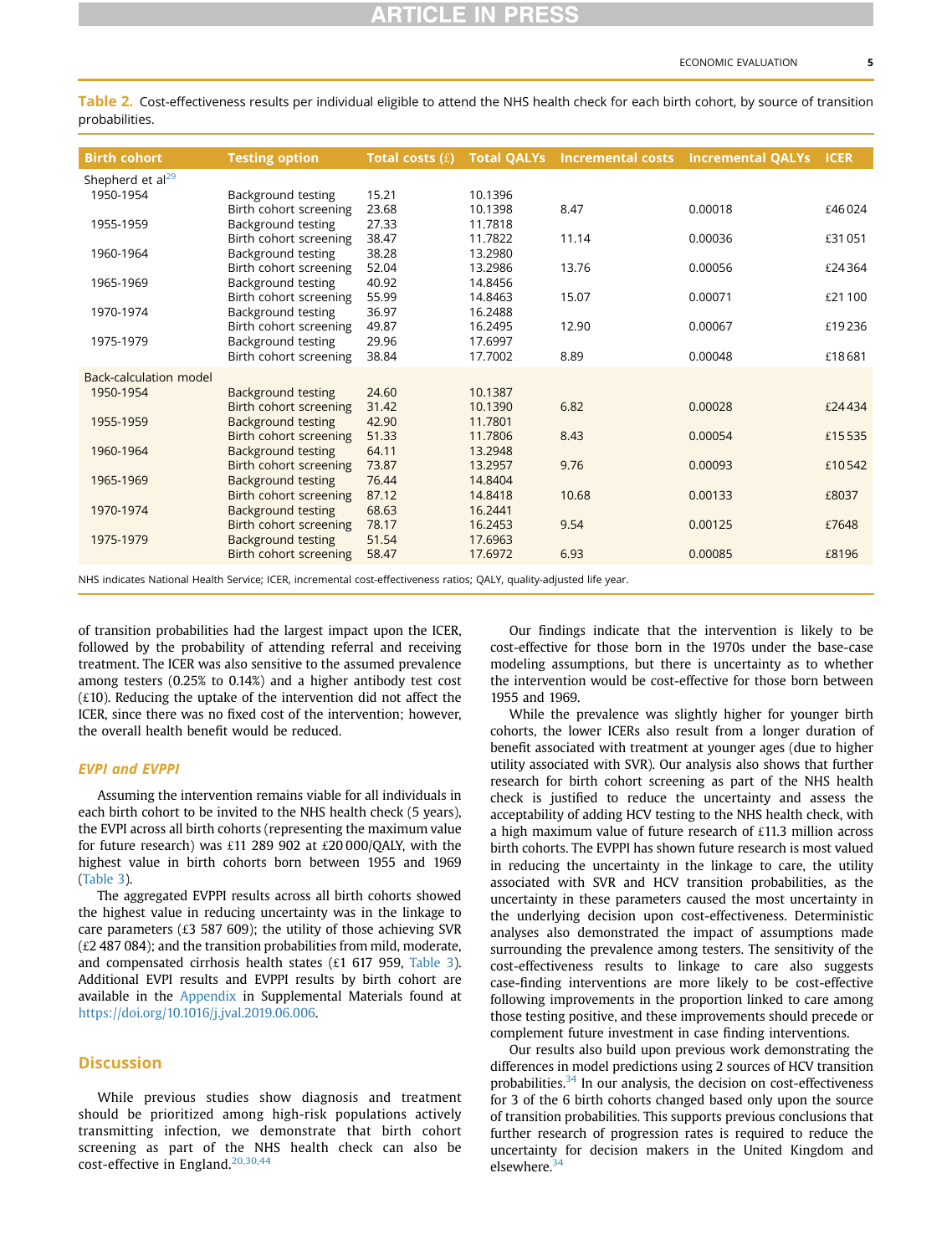<span id="page-5-0"></span>



#### Comparison With Other Research

There is no other published evidence in the United Kingdom of the cost-effectiveness of birth cohort screening for HCV. Although our results differ considerably by transition probabilities, our results are similar to those derived from the US (\$35 700-\$37 720/ QALY), Canada (Can\$36 471/QALY), and France (cost-effective from  $\epsilon$ 26 000- $\epsilon$ 60 000/QALY).<sup>7–[9,45,46](#page-7-0)</sup> These analyses used higher DAA costs, but tended to use higher health state utilities and higher prevalence estimates. Further details on these comparisons are available (see Appendix in Supplemental Materials found at [https://doi.org/10.1016/j.jval.2019.06.006.](https://doi.org/10.1016/j.jval.2019.06.006)) Many European countries are developing national HCV elimination plans to meet WHO elimination targets. $47$  Similar to the results from France, our results suggest that birth cohort screening can be cost-effective in areas of relatively low prevalence of HCV, if testing is added onto existing health services, such as the NHS's health check programme.

## Limitations

In the absence of a study of the intervention itself, there is uncertainty about the extent to which current and ex-IDUs are likely to attend the health check, influencing the estimated prevalence among attendees. We assumed current IDUs and those previously testing positive could be tested through other targeted screening interventions; and ex-IDUs would attend at the same rate as never IDUs, an assumption that has a considerable impact upon cost-effectiveness. Furthermore, any inaccuracies in the estimated prevalence from the back-calculation model, which has its own methodological limitations, would significantly influence our results, and thus a study that estimates the seroprevalence among attendees would reduce the uncertainty of our results.<sup>[2](#page-7-0)</sup> Moreover, while we have demonstrated the uncertainty in the estimated cost-effectiveness using 2 sources of transition probabilities, it is unclear which is most appropriate for economic evaluations in the United Kingdom. The use of transition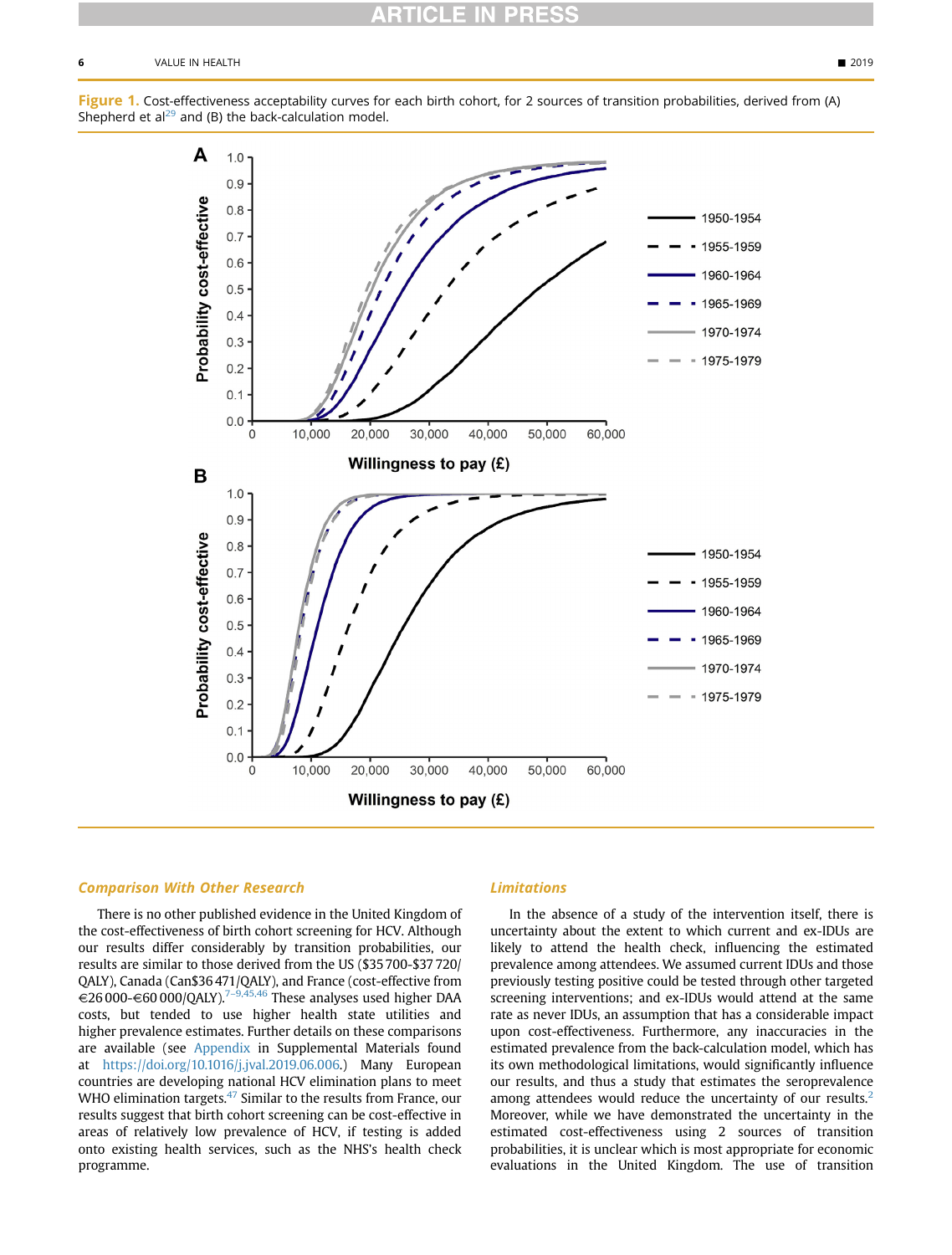<span id="page-6-0"></span>

HCV indicates hepatitis C virus; ICER, incremental cost-effectiveness ratio; QALY, quality-adjusted life years; SVR, sustained virological response.

probabilities from Shepherd et  $al^{29}$  creates an inconsistency between our economic analysis and other model inputs estimated by the back-calculation model (the distribution of prevalence and disease stage across age groups). Nevertheless, this can be

Table 3. EVPI and EVPPI for all birth cohorts.

| <b>Birth cohort/parameter</b>                                                                                                                                                                                                                                                                                                              | EVP(P)I at $£20$<br><b>000 WTP</b>                                                          |
|--------------------------------------------------------------------------------------------------------------------------------------------------------------------------------------------------------------------------------------------------------------------------------------------------------------------------------------------|---------------------------------------------------------------------------------------------|
| <b>EVPI</b><br>1950-54<br>1955-59<br>1960-64<br>1965-69<br>1970-74<br>1975-79<br>Total                                                                                                                                                                                                                                                     | £175023<br>f 2 2 6 4 7 8 4<br>£3577217<br>£2 270 456<br>£1644936<br>£1357486<br>£11 289 902 |
| EVPPI (Total for all birth cohorts)<br>Linkage to care parameters*<br>Utility of SVR health states<br>Transition probabilities from mild, moderate<br>and CC health states <sup>†</sup><br>Utility of non-SVR health states<br>Health state costs<br>Prevalence and initial values <sup><math>#</math></sup><br>Background rate of testing | £3587609<br>£2487084<br>£1617959<br>£337008<br>£98650<br>£O<br>£O                           |

CC indicates compensated cirrhosis; EVPI, expected value of perfect information; EVPPI, expected value of partial perfect information; SVR, sustained virological response; WTP, willingness to pay.

\*Includes probability of referral and the probability of accepting treatment.

<sup>†</sup>Using uniform distributions estimated using values from both Shepherd et al<sup>[29](#page-7-0)</sup> and back-calculation model.

 $^{\ddagger}$ Includes prevalence, probability of RNA+, and initial starting distribution (proportion mild/moderate/cirrhotic).

considered conservative, since a lower disease progression in the back-calculation model would have resulted in a higher estimated prevalence and therefore would have decreased the estimated ICERs.

There is also uncertainty surrounding the background HCV testing rate of infected and uninfected individuals. We assumed that infected individuals in this population would be tested at the overall population rate of testing, with no differences between those infected and uninfected. Methods to adequately capture the efficacy of expanding risk-based testing should be considered, as testing is likely to become less efficacious with upscaling, a trend observed in PHE sentinel surveillance data. $3,23$ This will be important for future evaluations of case finding interventions in different population groups that may have differing rates of background testing. There could also be additional benefits to testing, such as testing among close contacts of those testing positive. Furthermore, we assume no disease transmission due to the assumptions around the population modeled.

Despite considerable uncertainty and the limitations of our analysis, value of information analyses have sought to address the impact of parameter uncertainty by evaluating where future research would be most valued to reduce uncertainty. Nevertheless, due to assumptions made in the model that were not parameterized, additional uncertainty exists that is not reflected in these results. This includes the absence of startup costs for the intervention, assumptions surrounding health check attendees (thus influencing the estimated prevalence), and assumed equal testing among those infected and uninfected in other testing settings. For this reason, the value of information estimates can be considered conservative. Furthermore, patients with existing pre-conditions, such as heart disease, kidney disease, diabetes, or previous stroke, may not receive a health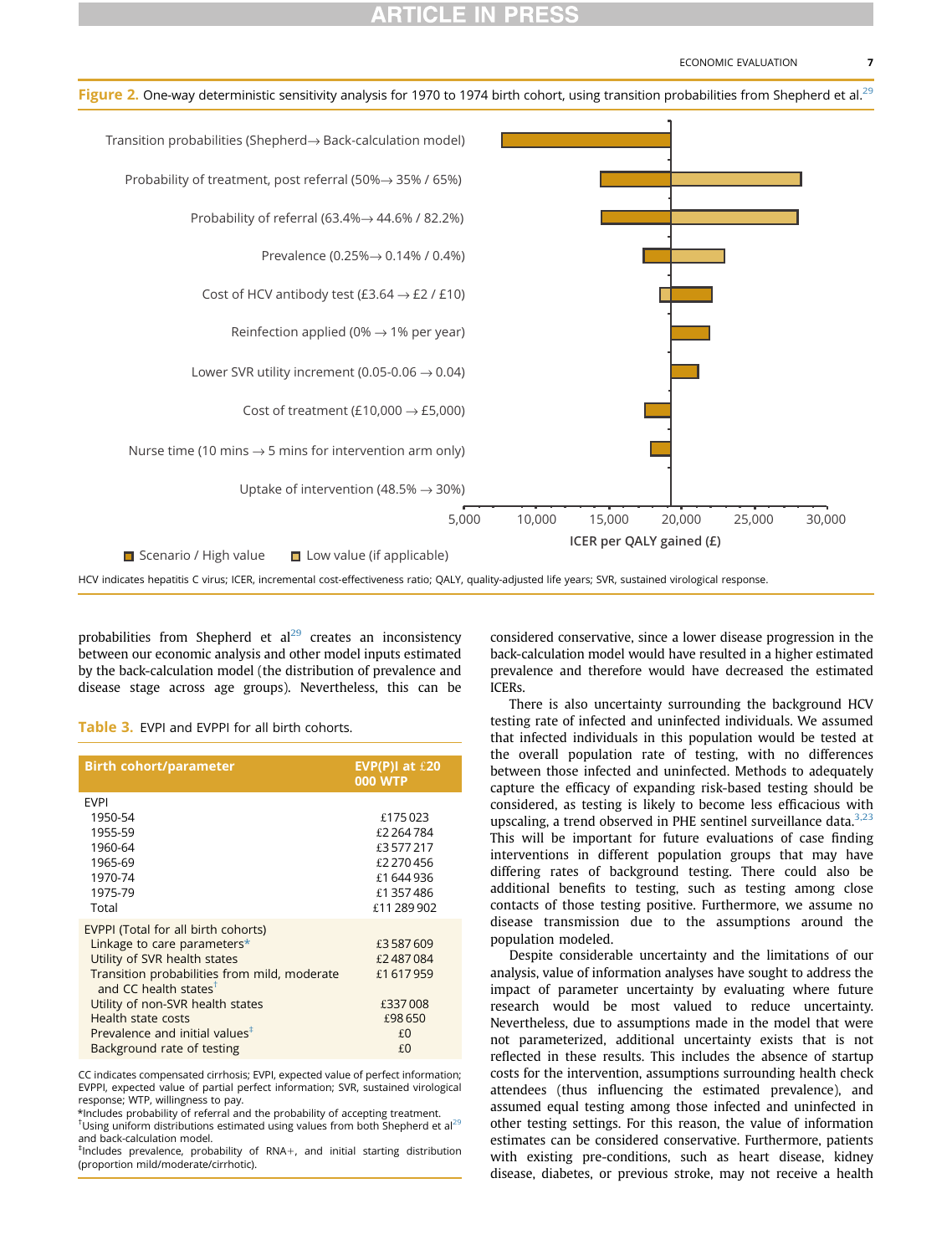<span id="page-7-0"></span>check invitation, thus uncertainty exists about how testing could be provided to these patients, or whether the prevalence of HCV in this group might differ.

### **Conclusions**

Our analysis suggests any future research for birth cohort testing should prioritize younger birth cohorts, as these are the most likely to be cost-effective. We have also shown the importance of the care pathway on the cost-effectiveness of case-finding interventions, and the benefit of integrating HCV testing with existing health services. A feasibility study would allow a full costing analysis to be undertaken, and could capture the proportion of patients successfully linked to care and receiving treatment. Additional to the parameter uncertainty, this study could assess the acceptability of the intervention as part of the NHS health check to primary care providers, and to health check attendees to avoid unintended negative consequences, such as decreased attendance.

Finally, with many case-finding interventions in HCV currently being evaluated in the United Kingdom,<sup>19,48</sup> future modeling work should consider all potential testing interventions in combination to identify and prioritize the most cost-effective combination of interventions. For example, a more sophisticated risk-based testing algorithm may provide a more targeted approach to case-finding in primary care, although the sensitivity of these algorithms is unknown.<sup>[48](#page-8-0)</sup> The use of more complex economic models comparing multiple case-finding interventions can help to inform the allocation of HCV resources in England to reduce disease burden and meet WHO targets.

#### Acknowledgments

We acknowledge members of the National Institute for Health Research Health Protection Research Unit in Blood Borne and Sexually Transmitted Infections Steering Committee: Caroline Sabin (Director), Anthony Nardone (PHE Lead), Catherine H. Mercer, Gwenda Hughes, Greta Rait, Jackie Cassell, William Rosenberg, Tim Rhodes, Kholoud Porter, Samreen Ijaz, and Sema Mandal.

Financial Support: The research was funded by the National Institute for Health Research Health Protection Research Unit in Blood Borne and Sexually Transmitted Infections at University College London in partnership with PHE, in collaboration with London School of Hygiene & Tropical Medicine and the University of Bristol. The views expressed in this publication are those of the author(s) and not necessarily those of the National Health Service, the National Institute for Health Research, the Department of Health, or Public Health England.

# Supplemental Material

Supplementary data associated with this article can be found in the online version at https: <https://doi.org/10.1016/j.jval.2019.06.006>.

# **REFERENCES**

- 1. [Degenhardt L, Peacock A, Colledge S, et al. Global prevalence of injecting drug](http://refhub.elsevier.com/S1098-3015(19)32255-7/sref1) [use and sociodemographic characteristics and prevalence of HIV, HBV, and](http://refhub.elsevier.com/S1098-3015(19)32255-7/sref1) [HCV in people who inject drugs: a multistage systematic review.](http://refhub.elsevier.com/S1098-3015(19)32255-7/sref1) Lancet Glob Health[. 2017;5\(12\):e1192](http://refhub.elsevier.com/S1098-3015(19)32255-7/sref1)–e1207.
- 2. [Harris RJ, Harris HE, Mandal S, et al. Monitoring the hepatitis C epidemic in](http://refhub.elsevier.com/S1098-3015(19)32255-7/sref2) [England and evaluating intervention scale-up using routinely collected data.](http://refhub.elsevier.com/S1098-3015(19)32255-7/sref2) J Viral Hepat[. 2019;26\(5\):541](http://refhub.elsevier.com/S1098-3015(19)32255-7/sref2)–551.
- 3. [Costella A, Harris H, Mandal S, Ramsay M. Hepatitis C in England: 2018](http://refhub.elsevier.com/S1098-3015(19)32255-7/sref3) [report. Wellington House. London: Public Health England; 2018](http://refhub.elsevier.com/S1098-3015(19)32255-7/sref3).
- 4. [Stanaway JD, Flaxman AD, Naghavi M, et al. The global burden of viral](http://refhub.elsevier.com/S1098-3015(19)32255-7/sref4) hepatitis from 1990 to 2013: fi[ndings from the Global Burden of Disease](http://refhub.elsevier.com/S1098-3015(19)32255-7/sref4) Study 2013. Lancet[. 2016;388\(10049\):1081](http://refhub.elsevier.com/S1098-3015(19)32255-7/sref4)–1088.
- [Easterbrook PJ, WHO Guidelines Development Group. Who to test and](http://refhub.elsevier.com/S1098-3015(19)32255-7/sref5) [how to test for chronic hepatitis C infection - 2016 WHO testing guidance for](http://refhub.elsevier.com/S1098-3015(19)32255-7/sref5) [low- and middle-income countries.](http://refhub.elsevier.com/S1098-3015(19)32255-7/sref5) J Hepatol. 2016;65(suppl 1):S46–S66.
- 6. [Sweeting MJ, De Angelis D, Brant LJ, Harris HE, Mann A, Ramsay ME. The](http://refhub.elsevier.com/S1098-3015(19)32255-7/sref7) [burden of hepatitis C in England.](http://refhub.elsevier.com/S1098-3015(19)32255-7/sref7) J Viral Hepat. 2007;14(8):570–576.
- 7. [Rein DB, Smith BD, Wittenborn JS, et al. The cost-effectiveness of birth-cohort](http://refhub.elsevier.com/S1098-3015(19)32255-7/sref8) [screening for hepatitis C antibody in U.S. primary care settings.](http://refhub.elsevier.com/S1098-3015(19)32255-7/sref8) Ann Intern Med[. 2012;156\(4\):263](http://refhub.elsevier.com/S1098-3015(19)32255-7/sref8)–270.
- 8. [McGarry LJ, Pawar VS, Panchmatia HR, et al. Economic model of a](http://refhub.elsevier.com/S1098-3015(19)32255-7/sref9) [birth cohort screening program for hepatitis C virus.](http://refhub.elsevier.com/S1098-3015(19)32255-7/sref9) Hepatology. [2012;55\(5\):1344](http://refhub.elsevier.com/S1098-3015(19)32255-7/sref9)–1355.
- 9. [Wong WW, Tu HA, Feld JJ, Wong T, Krahn M. Cost-effectiveness of screening](http://refhub.elsevier.com/S1098-3015(19)32255-7/sref10) [for hepatitis C in Canada.](http://refhub.elsevier.com/S1098-3015(19)32255-7/sref10) Can Med Assoc J. 2015;187(3):E110–E121.
- 10. [Ruggeri M, Coretti S, Gasbarrini A, Cicchetti A. Economic assessment of an](http://refhub.elsevier.com/S1098-3015(19)32255-7/sref11) [anti-HCV screening program in Italy.](http://refhub.elsevier.com/S1098-3015(19)32255-7/sref11) Value Health. 2013;16(6):965–972.
- 11. [Nakamura J, Terajima K, Aoyagi Y, Akazawa K. Cost-effectiveness of the](http://refhub.elsevier.com/S1098-3015(19)32255-7/sref12) [national screening program for hepatitis C virus in the general population](http://refhub.elsevier.com/S1098-3015(19)32255-7/sref12) [and the high-risk groups.](http://refhub.elsevier.com/S1098-3015(19)32255-7/sref12) Tohoku J Exp Med. 2008;215(1):33–42.
- 12. [Kim DY, Han K-H, Jun B, et al. Estimating the cost-effectiveness of one-time](http://refhub.elsevier.com/S1098-3015(19)32255-7/sref13) [screening and treatment for hepatitis C in Korea.](http://refhub.elsevier.com/S1098-3015(19)32255-7/sref13) PLoS One. 2017;12(1): [e0167770](http://refhub.elsevier.com/S1098-3015(19)32255-7/sref13).
- 13. [Centers for Disease Control and Prevention \(CDC\). Recommendations for the](http://refhub.elsevier.com/S1098-3015(19)32255-7/sref14) identifi[cation of chronic hepatitis C virus infection among persons born](http://refhub.elsevier.com/S1098-3015(19)32255-7/sref14) during 1945–1965. [MMWR Recomm Rep](http://refhub.elsevier.com/S1098-3015(19)32255-7/sref14). 2012;61(4):1–32.
- 14. [Selvapatt N, Ward T, Ananthavarathan A, et al. Cost-effectiveness of birth](http://refhub.elsevier.com/S1098-3015(19)32255-7/sref15) [cohort screening and treatment for HCV in the UK: an exploratory analysis.](http://refhub.elsevier.com/S1098-3015(19)32255-7/sref15) J Hepatol[. 2016;64:S465.](http://refhub.elsevier.com/S1098-3015(19)32255-7/sref15)
- 15. NHS Health Check. What is the NHS Health Check? National Health Service. [https://www.nhs.uk/conditions/nhs-health-check/what-is-an-nhs-health](https://www.nhs.uk/conditions/nhs-health-check/what-is-an-nhs-health-check-new/)[check-new/.](https://www.nhs.uk/conditions/nhs-health-check/what-is-an-nhs-health-check-new/) Accessed October 2018.
- 16. Hepatitis B and C testing: people at risk of infection (PH43). National Institute for Health and Care Excellence. [https://www.nice.org.uk/guidance/ph43.](https://www.nice.org.uk/guidance/ph43) Accessed January 4, 2019.
- 17. Guide to the methods of technology appraisal 2013 (PMG9). National Institute for Health and Care Excellence. [https://www.nice.org.uk/process/pmg9/](https://www.nice.org.uk/process/pmg9/chapter/foreword) [chapter/foreword](https://www.nice.org.uk/process/pmg9/chapter/foreword). Accessed August 14, 2018.
- Harris RJ, Thomas B, Griffi[ths J, et al. Increased uptake and new therapies are](http://refhub.elsevier.com/S1098-3015(19)32255-7/sref19) [needed to avert rising hepatitis C-related end stage liver disease in England:](http://refhub.elsevier.com/S1098-3015(19)32255-7/sref19) [modelling the predicted impact of treatment under different scenarios.](http://refhub.elsevier.com/S1098-3015(19)32255-7/sref19) J Hepatol[. 2014;61\(3\):530](http://refhub.elsevier.com/S1098-3015(19)32255-7/sref19)–537.
- [Miners AH, Martin NK, Ghosh A, Hickman M, Vickerman P. Assessing the](http://refhub.elsevier.com/S1098-3015(19)32255-7/sref20) cost-effectiveness of fi[nding cases of hepatitis C infection in UK migrant](http://refhub.elsevier.com/S1098-3015(19)32255-7/sref20) [populations and the value of further research.](http://refhub.elsevier.com/S1098-3015(19)32255-7/sref20) J Viral Hepat. 2014;21(9):616– [623](http://refhub.elsevier.com/S1098-3015(19)32255-7/sref20).
- 20. [Martin NK, Vickerman P, Miners A, et al. Cost-effectiveness of hepatitis C](http://refhub.elsevier.com/S1098-3015(19)32255-7/sref21) [virus antiviral treatment for injection drug user populations.](http://refhub.elsevier.com/S1098-3015(19)32255-7/sref21) Hepatology. [2012;55\(1\):49](http://refhub.elsevier.com/S1098-3015(19)32255-7/sref21)–57.
- 21. National life tables, England: 2015-2017 dataset. Office for National Statistics. [https://www.ons.gov.uk/peoplepopulationandcommunity/birthsdeaths](https://www.ons.gov.uk/peoplepopulationandcommunity/birthsdeathsandmarriages/lifeexpectancies/bulletins/nationallifetablesunitedkingdom/2015to2017) [andmarriages/lifeexpectancies/bulletins/nationallifetablesunitedkingdom/2](https://www.ons.gov.uk/peoplepopulationandcommunity/birthsdeathsandmarriages/lifeexpectancies/bulletins/nationallifetablesunitedkingdom/2015to2017) [015to2017.](https://www.ons.gov.uk/peoplepopulationandcommunity/birthsdeathsandmarriages/lifeexpectancies/bulletins/nationallifetablesunitedkingdom/2015to2017) Accessed November 14, 2018.
- 22. Estimates of the population for the UK, England and Wales, Scotland and Northern Ireland: mid 2016 dataset. Office for National Statistics. [https://](https://www.ons.gov.uk/peoplepopulationandcommunity/populationandmigration/populationestimates/datasets/populationestimatesforukenglandandwalesscotlandandnorthernireland) [www.ons.gov.uk/peoplepopulationandcommunity/populationandmigration/](https://www.ons.gov.uk/peoplepopulationandcommunity/populationandmigration/populationestimates/datasets/populationestimatesforukenglandandwalesscotlandandnorthernireland) [populationestimates/datasets/populationestimatesforukenglandandwales](https://www.ons.gov.uk/peoplepopulationandcommunity/populationandmigration/populationestimates/datasets/populationestimatesforukenglandandwalesscotlandandnorthernireland) [scotlandandnorthernireland](https://www.ons.gov.uk/peoplepopulationandcommunity/populationandmigration/populationestimates/datasets/populationestimatesforukenglandandwalesscotlandandnorthernireland). Accessed November 23, 2018
- 23. [Simmons R, Ireland G, Irving W, et al. Establishing the cascade of care for](http://refhub.elsevier.com/S1098-3015(19)32255-7/sref24) hepatitis C in England—[benchmarking to monitor impact of direct acting](http://refhub.elsevier.com/S1098-3015(19)32255-7/sref24) antivirals. J Viral Hepat[. 2018;25\(5\):482](http://refhub.elsevier.com/S1098-3015(19)32255-7/sref24)–490.
- 24. [Irving WL, Smith S, Cater R, et al. Clinical pathways for patients with](http://refhub.elsevier.com/S1098-3015(19)32255-7/sref25) [newly diagnosed hepatitis C - what actually happens.](http://refhub.elsevier.com/S1098-3015(19)32255-7/sref25) J Viral Hepat. [2006;13\(4\):264](http://refhub.elsevier.com/S1098-3015(19)32255-7/sref25)–271.
- 25. [Howes N, Lattimore S, Irving WL, Thomson BJ. Clinical care pathways for](http://refhub.elsevier.com/S1098-3015(19)32255-7/sref26) [patients with hepatitis C: reducing critical barriers to effective treatment.](http://refhub.elsevier.com/S1098-3015(19)32255-7/sref26) [Open Forum Infect Dis](http://refhub.elsevier.com/S1098-3015(19)32255-7/sref26). 2016;3(1).
- 26. [Irving WL, McLauchlan J, Foster G. Real world outcomes of DAA therapy for](http://refhub.elsevier.com/S1098-3015(19)32255-7/sref27) [chronic hepatitis C virus infection in the HCV Research UK National cohort.](http://refhub.elsevier.com/S1098-3015(19)32255-7/sref27) J Hepatol[. 2017;66\(1\):S504.](http://refhub.elsevier.com/S1098-3015(19)32255-7/sref27)
- 27. [Bourlière M, Gordon C, Flamm S, et al. Sofosbuvir, velpatasvir, and vox](http://refhub.elsevier.com/S1098-3015(19)32255-7/sref28)[ilaprevir for previously treated HCV infection.](http://refhub.elsevier.com/S1098-3015(19)32255-7/sref28) N Engl J Med. 2017;376(22): 2134–[2146.](http://refhub.elsevier.com/S1098-3015(19)32255-7/sref28)
- 28. Explore NHS health check data. National Health Service. [https://www.](https://www.healthcheck.nhs.uk/commissioners_and_providers/data/) [healthcheck.nhs.uk/commissioners\\_and\\_providers/data/](https://www.healthcheck.nhs.uk/commissioners_and_providers/data/). Accessed January 10, 2018.
- 29. [Shepherd J, Jones J, Hartwell D, Davidson P, Price A, Waugh N. Interferon alfa](http://refhub.elsevier.com/S1098-3015(19)32255-7/sref30) [\(pegylated and non-pegylated\) and ribavirin for the treatment of mild](http://refhub.elsevier.com/S1098-3015(19)32255-7/sref30) [chronic hepatitis C: a systematic review and economic evaluation.](http://refhub.elsevier.com/S1098-3015(19)32255-7/sref30) Health [Technol Assess](http://refhub.elsevier.com/S1098-3015(19)32255-7/sref30). 2007;11(11).
- 30. [Martin NK, Vickerman P, Dore GJ, et al. Prioritization of HCV treatment in](http://refhub.elsevier.com/S1098-3015(19)32255-7/sref31) [the direct-acting antiviral era: an economic evaluation.](http://refhub.elsevier.com/S1098-3015(19)32255-7/sref31) J Hepatol. [2016;65\(1\):17](http://refhub.elsevier.com/S1098-3015(19)32255-7/sref31)–25.
- 31. [Van der Meer AJ, Veldt BJ, Feld JJ, et al. Association between sustained](http://refhub.elsevier.com/S1098-3015(19)32255-7/sref32) [virological response and all-cause mortality among patients with chronic](http://refhub.elsevier.com/S1098-3015(19)32255-7/sref32) [hepatitis C and advanced hepatic](http://refhub.elsevier.com/S1098-3015(19)32255-7/sref32) fibrosis. JAMA. 2012;308(24):2584– [2593](http://refhub.elsevier.com/S1098-3015(19)32255-7/sref32).